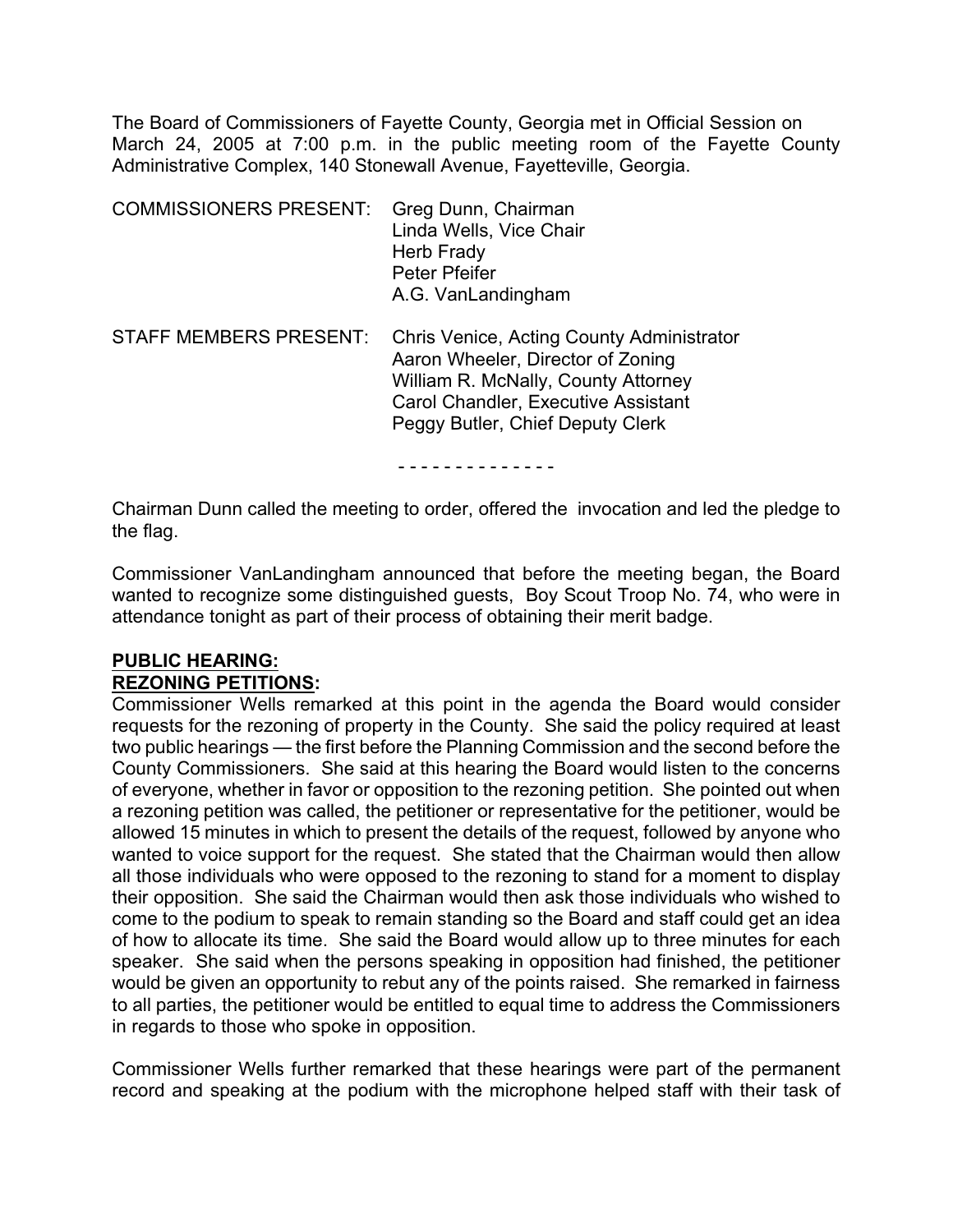recording comments and ensured everyone being heard. She remarked when it was an individual's turn to speak that they come to the podium, state their name and address and direct their comments to the Board only. She asked that after the individuals spoke, that they sign the sheet of paper provided by the Marshal in order for names to be spelled correctly for the record.

Commissioner Wells stated that the Board wanted to hear from everyone who had something to say and they would pay close attention to each point raised. She said it would not be necessary for the same point to be raised over and over. She thanked everyone for their participation and announced that the Zoning Administrator would begin introducing each request in the order they appeared on the agenda.

# **PETITION NO. T-0140-05**

Aaron Wheeler, Director of Zoning read the consideration of Petition No. T-014-05, Donald W. and Jane Smith, Owners, and Harry R. Stamper of Sprint PCS, Inc., Agent, request to construct a 180-foot Monopole Telecommunications Tower plus a 12-foot lightning rod. This property is located in Land Lot 33 of the  $7<sup>th</sup>$  District, consists of 34.5 acres, fronts on Ebenezer Road, and is zoned A-R. Proposed tower does not comply with the 2-mile separation between tower facilities. The Planning Commission recommended approval with conditions 4-1. Staff recommended approval with conditions.

Sean Cash, with Group EMF, said he represented Sprint PCS with a request to construct a 180 foot, four carrier, multi-tenant monopole style tower. He said the proposed tower was to be located at 767 Ebenezer Road**,** Fayetteville, Georgia, on approximately 34.5 acre tract of land, zoned A-R, owned by Donald and Jane Smith. He said he wanted to explain why they wanted to locate the tower at this location. He said there were no other properties available outside of the two-mile radius where they could possibly put a tower, either due to zoning regulations or property problems such as agreement on a lease. He said the tower was located in the center of the property so that it was as far away from others as possible. He said the reason it was not further back on the property was because of flood plain issues, there was a stream in the back of the property, and to meet the 200 foot set backs from the property lines.

Mr. Cash said this facility would be part of a wireless network to provide safe, reliable and uninterrupted PCS service to this portion of Fayette County. He said once constructed, the facility would be unmanned, with only monthly site visits by a maintenance technician anticipated. He said the facility would not use water or the sewer service and would not generate noise or waste. He said they would require electricity and phone service**,** but would only use about as much as a single family residence.He said the facility would be located within an 125 foot by 80 foot lease area, surrounded by an 8 foot high chain link fence, and three strands of barb wire along the top for security purposes. He said the equipment to be used would consist of three radio cabinets about the size of a refrigerator.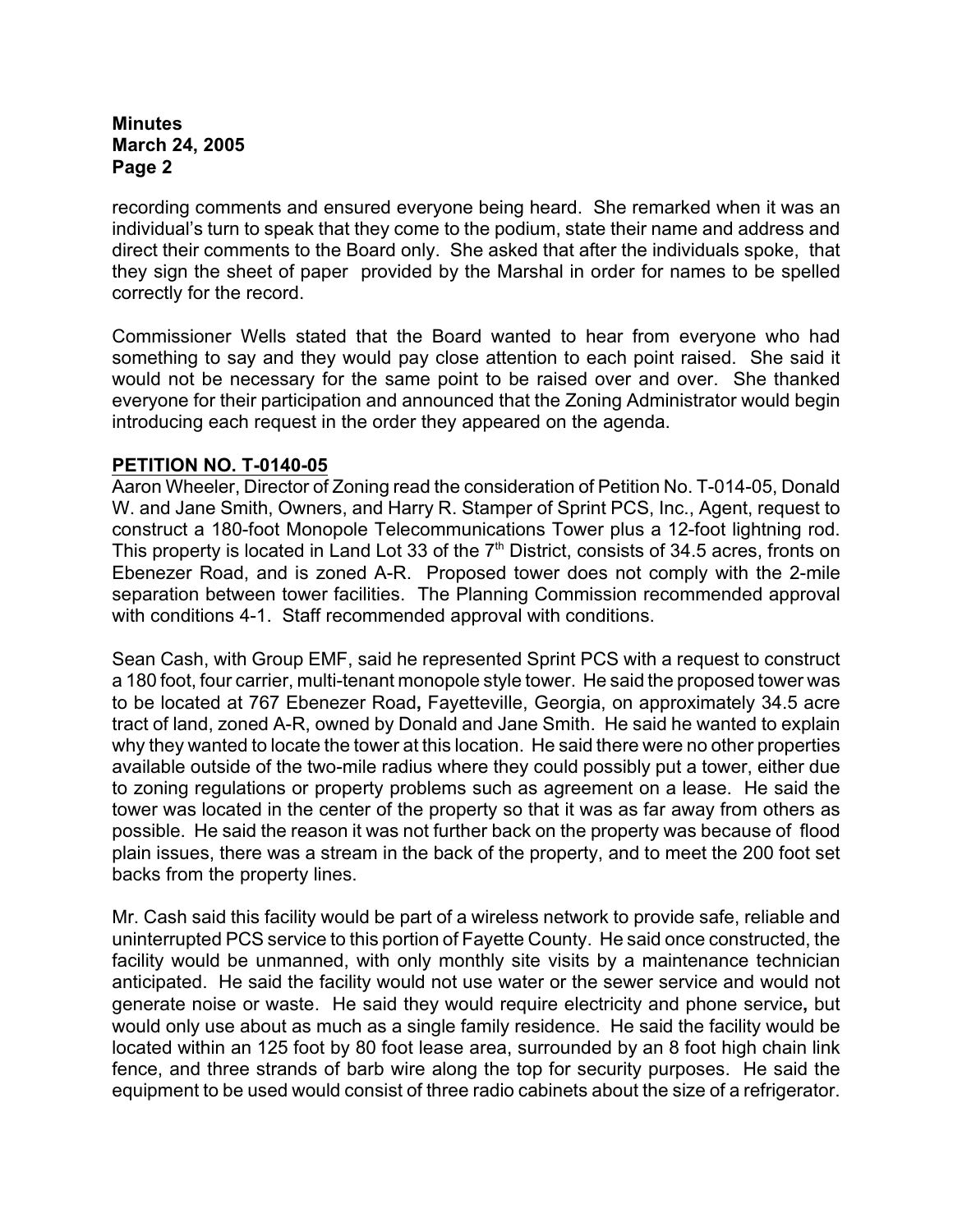He said the equipment would be placed on a reinforced concrete slab and co-axial cable connecting the radio equipment to the tower would be via an ice bridge. He said the tower and facility had been designed to support a minimum of four co-locators.

Mr. Case said he was respectfully submitting to the Board that this tower did not injure the community and complied with the requirements of the Fayette County, Georgia zoning ordinance except for the two-mile radius separation requirement. He said this request complied with the zoning ordinance and caused no harm to any person or property, was concealed in a deep and large wooded track of land, had received all state and federal approvals including FAA and NEPA, and agreed with all conditions placed on the application by the Fayette County Zoning Department.

Chairman Dunn asked if there was anyone who wished to speak in favor of this petition. No one spoke in favor of the petition.

Chairman Dunn asked if there was anyone who wished to speak in opposition of this petition, and if so please stand. He said there were five people who stood in opposition of this petition. He asked if there was anyone who wished to speak in opposition. He said two people indicated they wished to speak.

Richard Robinson said he and his wife had lived at 507 Quarters Road for 23 years. He said the neighborhood was a nice rural setting and they would like to keep it that way for future generations. He said this was the third time in the past several years he had been before the Board in regards to possible cell towers being installed in his area. He said so far they had all been denied. He said he had a problem with the fact that this petition did not comply with the two-mile separation between towers. He said if they made an exception this time, what would they do next time. He said he had a copy of the tower ordinance and it stated that "one which is to control placement of towers in a way to minimize adverse visual impact to nearby properties locating towers and antennas in nonresidential areas with adverse impact on the community is minimal." He said he felt this would be an adverse impact on their community. He said it also read "locating towers along the following highway corridors rather than residential areas are specifically encouraged." He said this site was was not far from Highway 74.

Mr. Robinson said this was nothing more than a commercial business operating in a residential area. He said the property owners derived income from this and it was not needed.

Barbara Buckley, 783 Ebenezer Road, Fayetteville, said she lived next door to the proposed cell tower site. She said it was a private commercial venture in a residential area. She wanted to know if they tried to co-locate. She said since 1992 she had had four recorded lots and this cell tower would severely impact the selling of the lots. She said the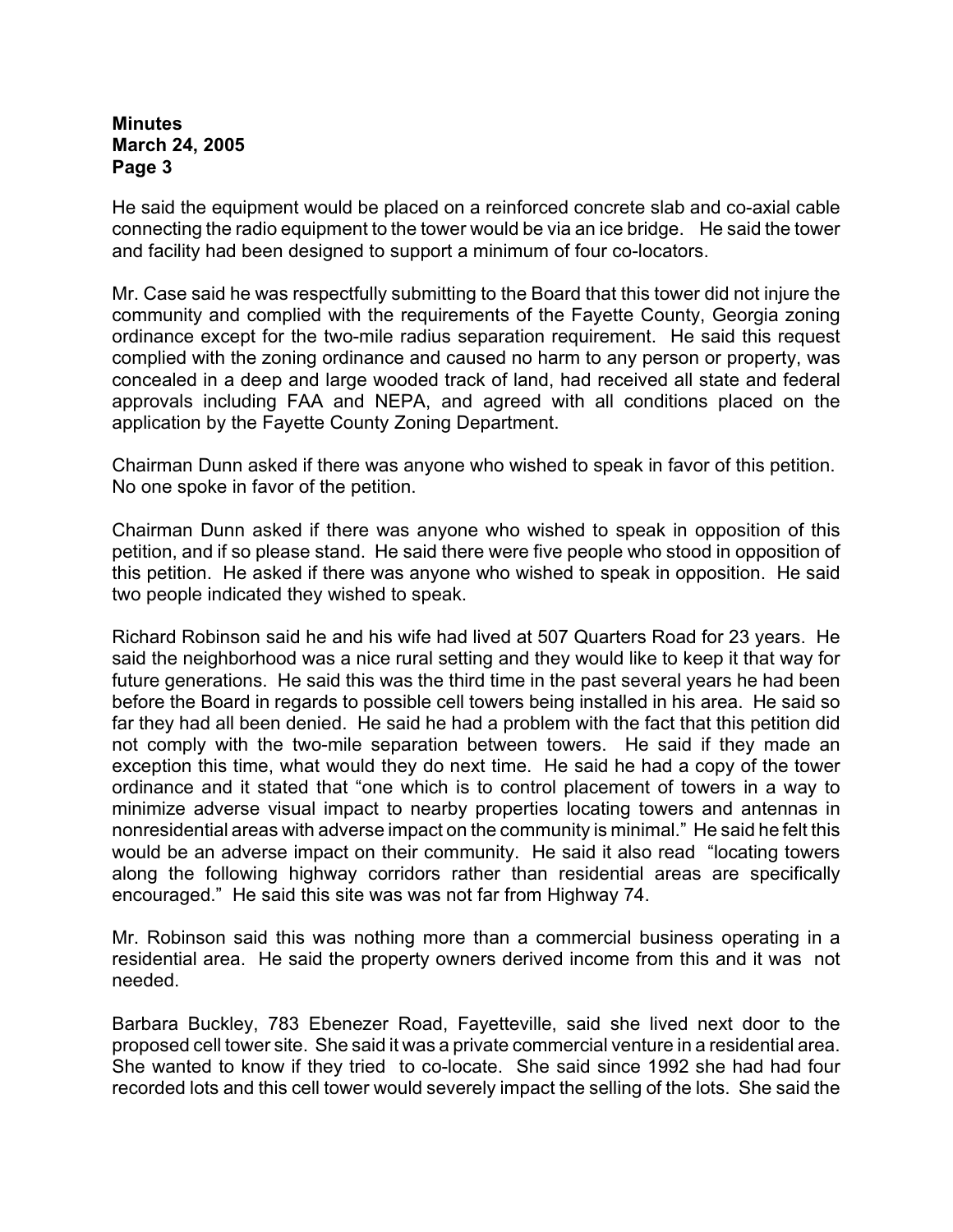tower just did not belong in this location. She said she was totally opposed to the tower being placed there.

Sean Cash said the reason they wanted to put this tower at this location was because there was such a lack of coverage in the area and they were trying to fill in the gap. He said the highways where there were towers were covered and they were trying to close it in wherever they could. He said they were trying to work with the community so that the tower would be as least obtrusive as possible. He said they did try to co-locate on the Crown Castle tower. He said he had a radio-frequency engineering statement stating why that would not work out. He said as far as property values were concerned, they generally had not seen property values go down especially in high areas of growth such as Fayette County. He said the towers were actually more visible from a distance than close up.

Motion was made by Commissioner Wells, seconded by Commissioner VanLandingham, to deny Petition No. T-0140-05.

Commissioner Wells said the Board had to look very carefully at any exceptions they made to the ordinances. She said anytime they made an exception, they made it very clear that it needed to be an exceptional situation existing for that to happen. She said she did not see that this was an exceptional situation. She said it looked more like financial gain for certain parties and she did not feel she was in the position to encourage any financial gain at the detriment of the citizens in the area. She said they looked at the two-mile rule very carefully and they did not see any reason to make an exception on that.

Commissioner VanLandingham said they were required by law to make sure cell phone coverage was available in every part of the County, but they were not required to make sure that every company had coverage in the County. He said if they did there would be cell towers 100 feet apart. He said the ordinance had been established at 2 miles and this request was at 1.7. He said the next request would be at 1.5 miles and the next at 1 mile and pretty soon the ordinance would be gutted. He said he could not support this because he saw no compelling reason to have a variance on the ordinance.

Commissioner Pfeifer said he agreed with the comments that had been made. He said the restriction they had on distance was there for a reason and he had not seen a reason why it could not be complied with.

Chairman Dunn asked if this tower height went to 192 feet with the antenna on it would it be lighted. Mr. Cash said it would not. Chairman Dunn said he lived in the area where they were looking at placing this tower. He said he had Verizon Wireless Service and in this area he received good reception and he wanted to know why. Mr. Cash said this was a reason they wanted to locate their tower in this area to fill in the gaps.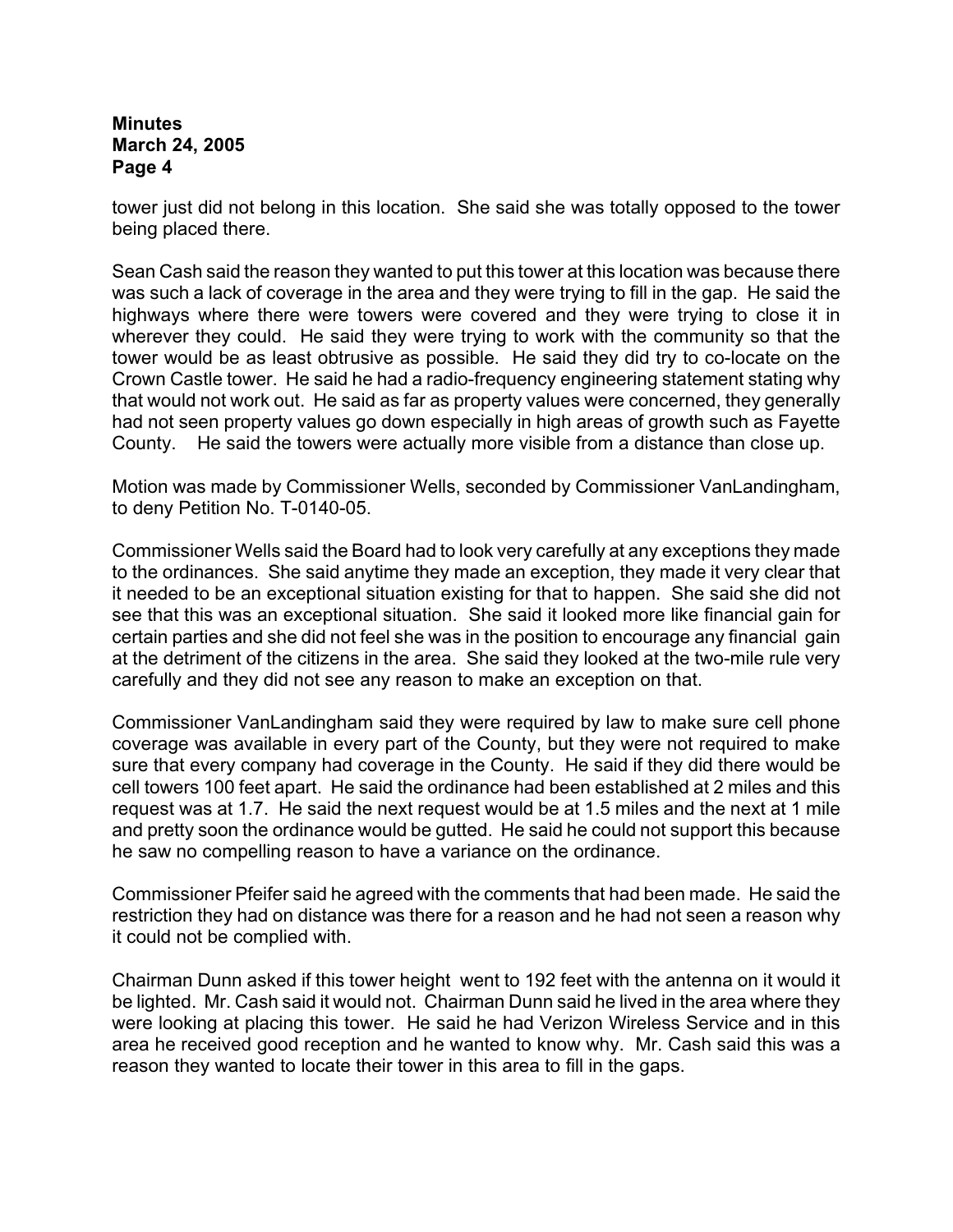Commissioner VanLandingham asked Mr. Cash to take a message back to his company. He said to tell his folks to get together and space locations out where they could cover these areas instead of building new towers. He said that could be worked out. He said he thought it would behoove them to be proactive and start working together to improve this situation because there were towers out there that would allow coverage if people would swap around. He said he suggested they do this because he was not going to vote for a request like this.

Mr. Cash said by Federal Law other towers had to allow co-location on their towers. He said if there was one available they would go on it.

Chairman Dunn said he wanted to clarify that the agenda said the staff of Fayette County recommended approval of this request. He said the staff did not do that. He said the staff had a finding, but they did not recommend that they approve it. He said Planning and Zoning recommended that they approve it.

Motion was denied 5-0.

#### **PROPOSED AMENDMENTS, ORDINANCE 2005-06:**

Pete Frisina, Acting Director of Planning, read the consideration of proposed amendments to the Fayette County Thoroughfare Plan, the Transportation Element of the Fayette County Comprehensive Plan, and Article III. Street Design Standards and Specifications, Section 8-47. Classification system, Section 8-48. Minimum right-of-way widths and dedication requirements 8-49. Roadway sectional composition standards by use and functional classification, 8-50. Design speed and grade, and 8-54. Acceleration and deceleration lanes of the Fayette County Development Regulations as presented by the Planning Department. The Planning Commission recommended approval 5-0.

Mr. Frisina said one of the reasons he wanted to update the plan was because the original Thoroughfare Plan was produced back in 1985. He said since then they had three minor amendments and with the SPLOST coming on line, he wanted to get the new alignments that would be funded through the SPLOST as recommended in the Transportation Plan or the Thoroughfare Plan. He said there were three categories prior and recommended that they go to five. He said he wanted to break the arterial categories between major and minor. He said collectors would stay the same. He said local roads would be broken into county local and internal local. He said major arterials would only be state highways and minor arterials would be the larger roads that the County controlled. He said collectors would be the same ones that had been designated as collectors. He said a county local road carried a small amount of traffic and connected to either a collector or another county local, and internal local were mainly inside subdivisions that only served that development and did not provide access to anything other than that development.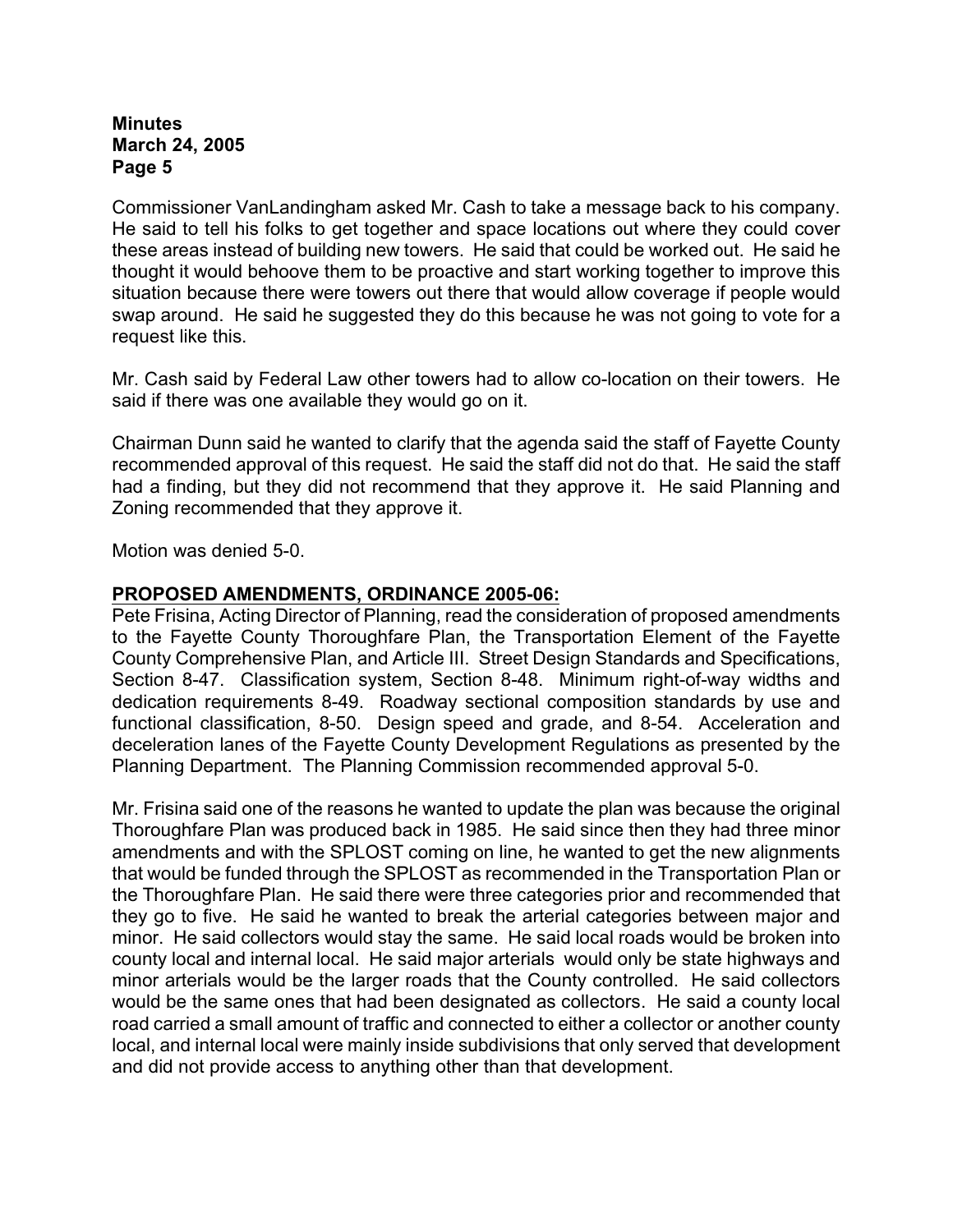Mr. Frisina said in terms of what he wanted to amend was the Comprehensive Plan. He said there was a chapter on Transportation and he would like it to reflect the new five categories. He said there were some changes they had to make in the Development Regulations to reflect those five categories. He said in doing this, he met with Engineering and Public Works and there were some housekeeping things that Engineering asked him to do while he was making changes to the Development Regulations.

Mr. Frisina said he had a chance to meet with several of the commissioners and they brought to his attention Section 8-48 which talked about minimum right-of-way and minimum pavement widths. He said he wanted to get this approved as is, but come back with standard minimum pavement widths for minor, arterial and collector streets. He said they would provide these standards within the next 60 days.

Chairman Dunn stated that his assumption was that they would provide this to the cities so that what they were doing was consistent and their roads would be labeled similarly. Mr. Frisina said that was correct.

Motion was made by Commissioner Frady, seconded by Commissioner VanLandingham, to adopt the proposed amendments as presented with the understanding that the Engineering Department would be back with pavement widths for minor and collector streets within 60 days.

Chairman Dunn said he was chairman of the Transportation Committee of the ARC and this was totally consistent with what they were trying to do with the entire south side of Atlanta.

Commissioner VanLandingham said they had discussed roads that were abutting the city limits He said staff was going to meet with these entities and request the same requirements be placed on their part so if the County got ready to four lane a road they would not go back to two lanes and defeat the purpose.

 Motion carried 5-0. A copy of Ordinance No. 2005-06 adopting the proposed amendments, identified as "Attachment No. 1", follows these minutes and is made an official part hereof.

#### **PROPOSED AMENDMENTS, ORDINANCE 2005-07:**

Aaron Wheeler, Director of Zoning, read the consideration of proposed amendments to the Fayette County Zoning Ordinance regarding Article VII. Conditional Uses, Exceptions and Modifications, Section 7-1. Conditional Use Approval, B. Conditional Uses Allowed, 34. Self-Storage Facility as presented by the Zoning Department. The Planning Commission recommended approval 5-0.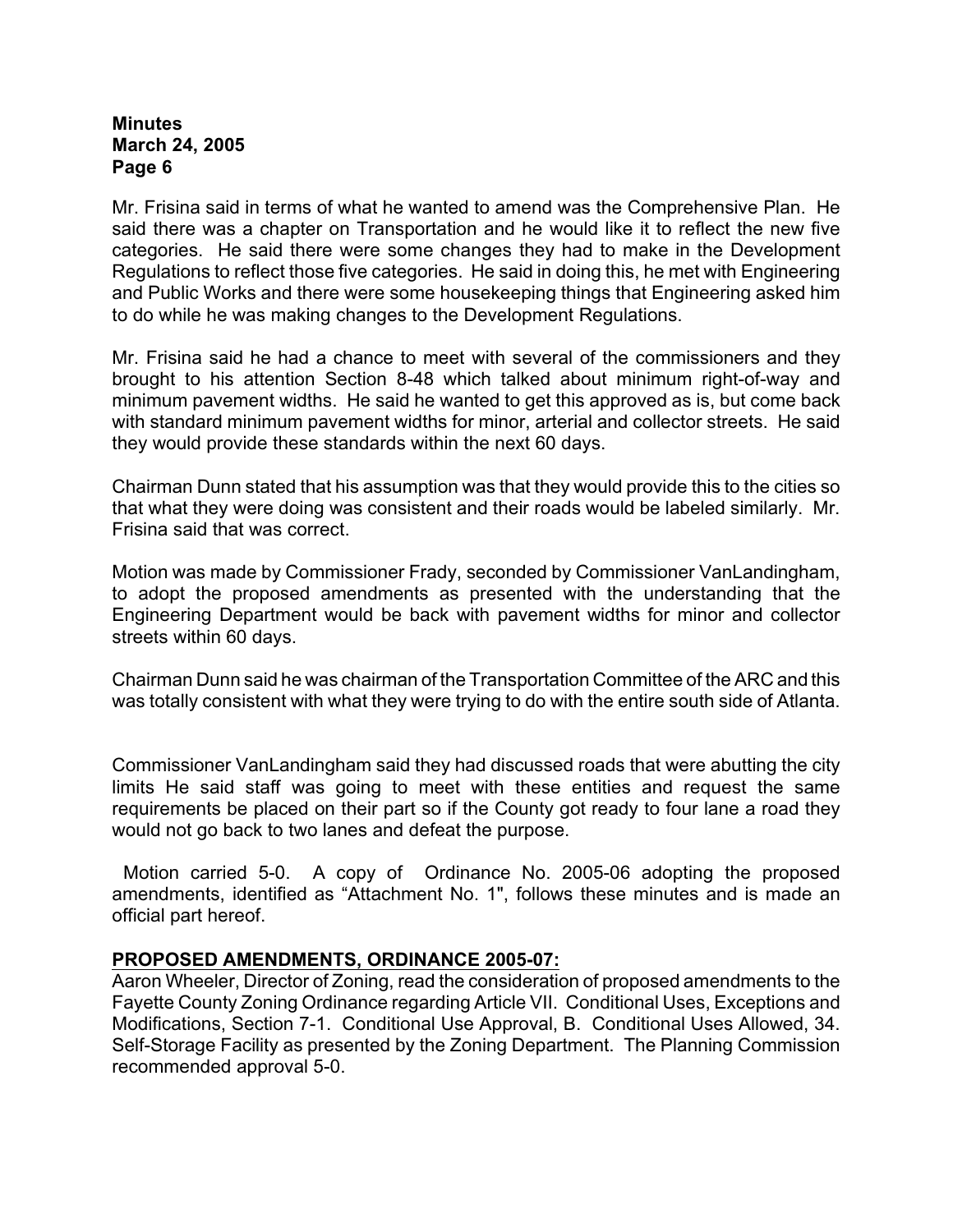Mr. Wheeler said a few meetings back a proposed amendment was adopted. He said at that time it was requested that they go back and look at a few other items under this conditional use. He said these were the changes they were requested to look at and were being brought back to the Board for consideration.

Mr. Wheeler said these changes were to the self-storage facility conditional use which was allowed currently in M1. He said the changes would be a storage base size of 425 up to 550. He said currently 425 was allowed. He said they were recommending that Item B requirement of having storage bay doors not visible from the public road be taken out. He said Item D for aisle ways, they recommended a standard minimum width of 25 feet from any portion of the building including any overhangs.

Chairman Dunn asked if there was anyone who wished to speak in favor or opposition to these changes. No one spoke in favor or opposition.

Motion was made by Commissioner Wells, seconded by Commissioner Pfeifer, to adopt the proposed changes in Article VII as presented.

Chairman Dunn said he wanted to thank Mr. Huie Bray, who appeared before the Board of Commissioners at their last meeting and made some recommendations that were very helpful.

Motion carried 5-0. A copy of Ordinance 2005-07, adopting the proposed changes, identified as "Attachment No. 2", follows these minutes and is made an official part hereof.

# **NEW BUSINESS:**

# **COMMERCIAL USE FEE FOR GIS PRODUCTS:**

Pete Frisina, Acting Director of Planning, said that in 2003 a fee schedule for the GIS data was set. He said he wanted to amend that fee schedule to add another category, commercial use fee. He said the price was reflected in the agreement that was drawn up by the County Attorney's office. He said they wanted to allow people to buy the County's data and resell or repackage it to third parties. He said right now that was not allowed. He said the fee established for the data for the whole county was \$5,380. He said they would charge an initial commercial fee of \$2,500. He said he determined that fee by rounding off 5,380 to 5,000 and taking one half of that. He said they buy the data once, and as long as they kept it current within 18 months, they would only pay \$2,500 every year after that to keep the data updated.

Chairman Dunn clarified that a fee would be charged to keep the data updated. Mr. Frisina said it would be a fee of \$2,500 each year to keep it updated.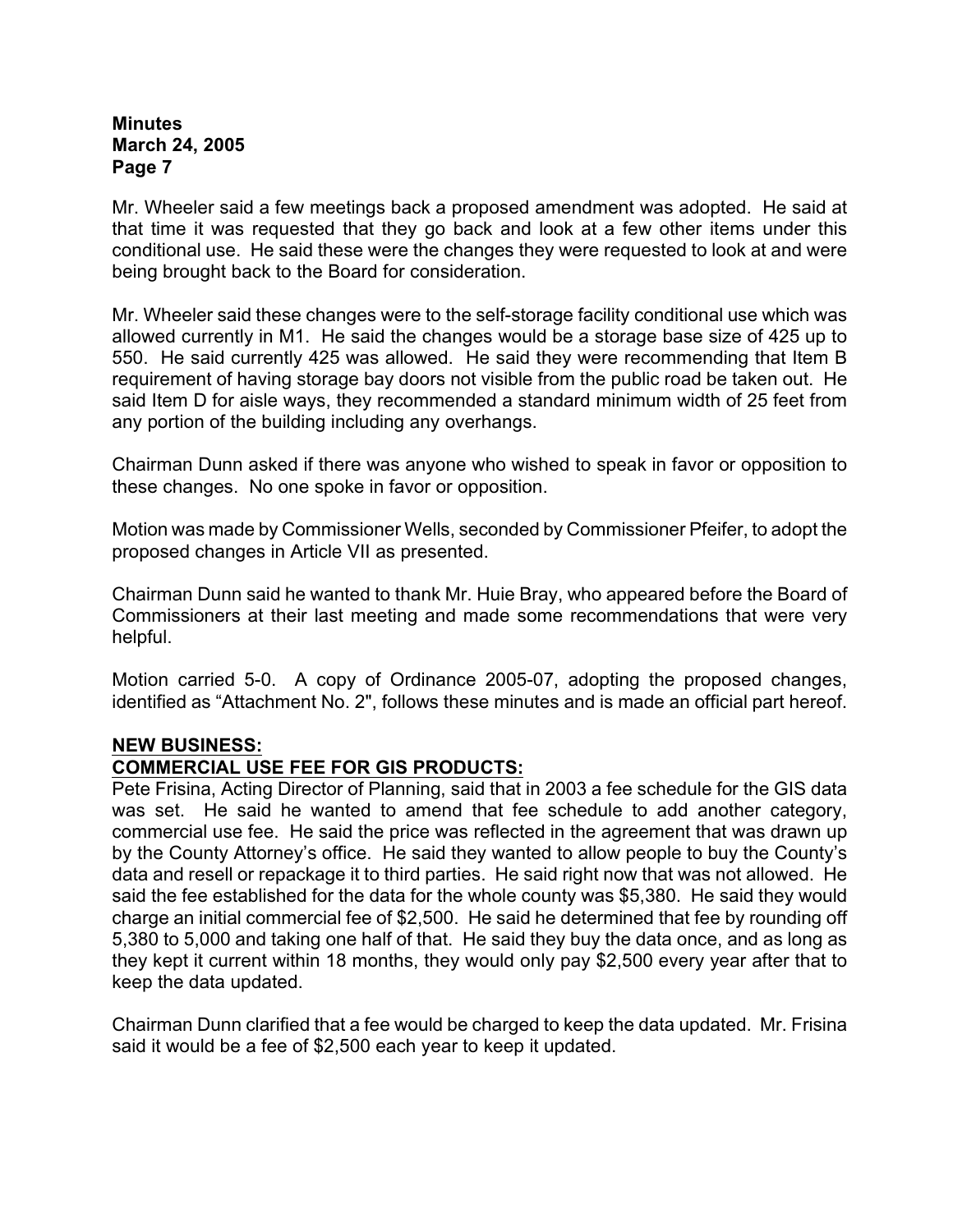Commissioner Wells clarified that if they did not keep the data current they would have to start over. Mr.Fisina said that was correct.

Commissioner Wells asked if there would be any requirement to make them tell people what date they had gotten the data. She said she could see them selling the data as current data and misleading the public.

Mr. Frisina said the company who was currently interested in the data wanted to use it to build a data base of addresses for the entire United States.

Mr. Frisina said there was a provision in the license agreement that said to the best of their ability the information was correct. He said once they sold it, it became their data and they put it out at their own risk.

Chairman Dunn asked how often this was updated. Mr. Fisina said the digest was set once a year. Mr. Fisina said aerials were done every five to seven years.

Commissioner VanLandingham asked if there was any requirement that the County furnish this information to the public. Mr. Frisina said he was not sure if there was a requirement that it be furnished, it was public record. He said Georgia State Legislation did allow communities that had built GIS systems to try to recoup some of that cost by trying to sell it to the general public.

Motion was made by Commissioner Wells, seconded by Commissioner Frady, to approve the commercial use fee for GIS products as presented. Motion carried 5-0. A copy of the License and Commercial Use Agreement, identified as "Attachment No. 3", follows these minutes and is made an official part hereof.

**CONSENT AGENDA:** Motion was made by Commissioner Wells, seconded by Commissioner Frady, to approve consent items 1,2,3,4,5,7,8,9,10,11,12 with item No. 6 being withdrawn for future study. Motion carried 5-0.

#### **INSTALLATION OF WATER LINE ON OLD SENOIA ROAD:**

Approval of recommendation by the Water Committee to install a waterline on Old Senoia Road, under contract that was competitively bid and awarded.A copy of the recommendation, identified as "Attachment No. 4", follows these minutes and is made an official part hereof.

#### **INSURANCE REIMBURSEMENT TO THE SHERIFF'S DEPARTMENT:**

Approval of issuance of insurance reimbursement for \$13,755 to the Sheriff's Department Federal Seizure Fund from the General Fund for damage to a Sheriff's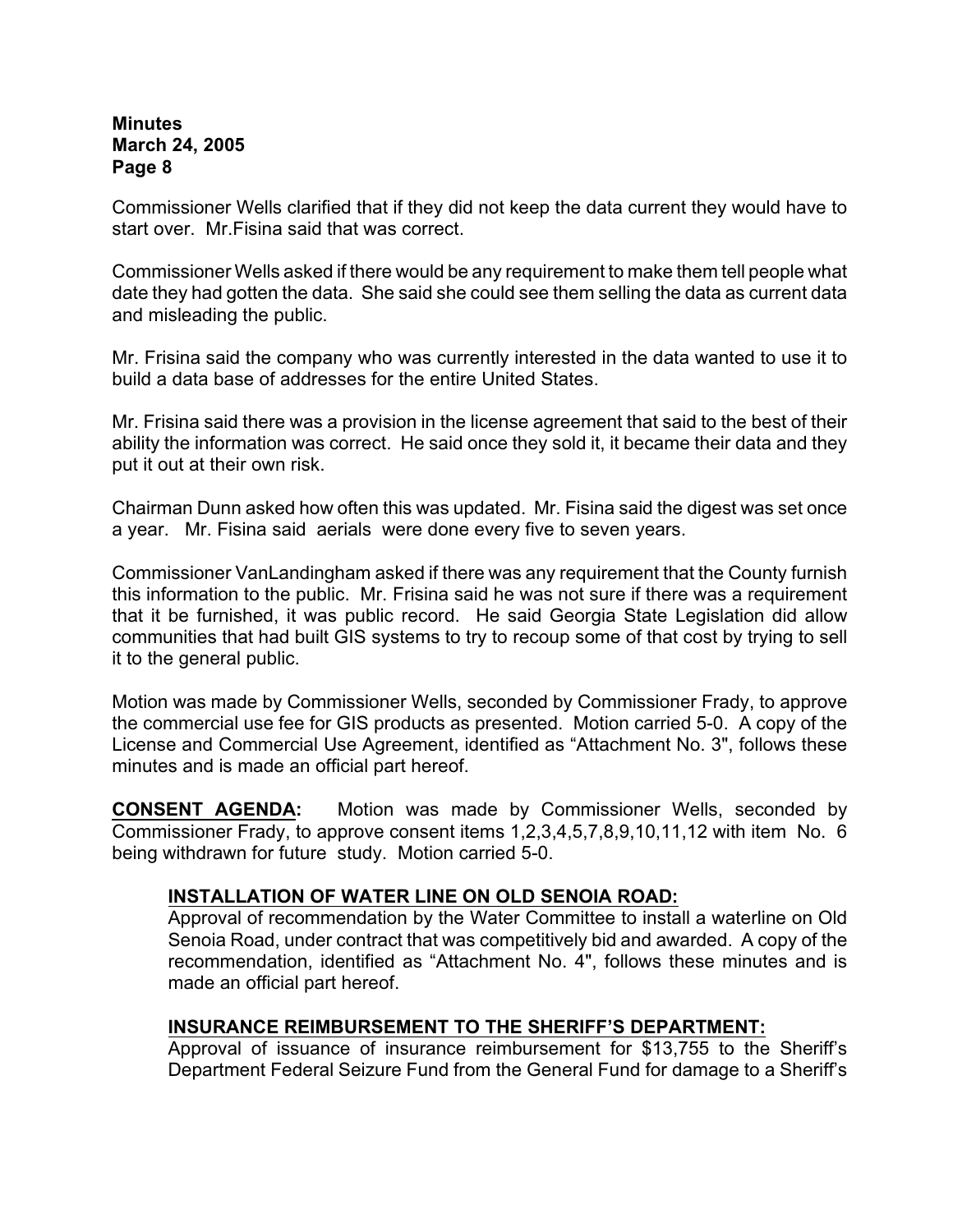> vehicle.A copy of the request, identified as "Attachment No. 5", follows these minutes and is made an official part hereof.

### **BUDGET ADJUSTMENT TO THE LIBRARY:**

Approval of a budget adjustment to increase the Library's donation revenue account to increase the Library Books and Magazines Account by \$75.00 and in order to purchase books. A copy of the request, identified as "Attachment No. 6", follows these minutes and is made an official part hereof.

# **INCREASE IN THE LIBRARY'S ICLE SATELLITE REVENUE ACCOUNT:**

Approval to increase the Library's ICLE Satellite revenue account and the Public Relations expenditure account by \$195 received for use of the Distance Learning Lab. A copy of the request, identified as "Attachment No. 7", follows these minutes and is made an official part hereof.

# **INSURANCE REIMBURSEMENT TO THE SHERIFF'S DEPARTMENT:**

Approval of insurance reimbursement of \$2,547.84 to the Sheriff's Department from the General Fund for damage to a Sheriff's vehicle. A copy of the request, identified as "Attachment No. 8", follows these minutes and is made an official part hereof.

#### **YOUTH PROTECTION HOME SUPPLEMENTAL FY2005 BUDGET:**

Approval of Fayette Youth Protection Home Supplemental FY2005 budget request in the amount of \$16,096. This item was withdrawn for future study.

# **HUMAN RESOURCES DEPARTMENT TO REPORT TO THE COUNTY ADMINISTRATOR:**

Approval of request from the Acting County Administrator to remove the Human Resources Department from the Business Services Division and have the department report directly to the County Administrator's office. A copy of this request, identified as "Attachment No. 9", follows these minutes and is made an official part hereof.

#### **TAX ABATEMENT REQUESTS:**

Approval of the list of tax abatement requests as recommended. A copy of this list, identified as "Attachment No. 10", follows these minutes and is made an official part hereof.

#### **CONSOLIDATION OF ELECTRIC BILLS:**

Approval of request from the Finance Department to consolidate electric bills through the Georgia Power Summary Billing Plan.A copy of the Plan, identified as "Attachment No. 11", follows these minutes and is made an official part hereof.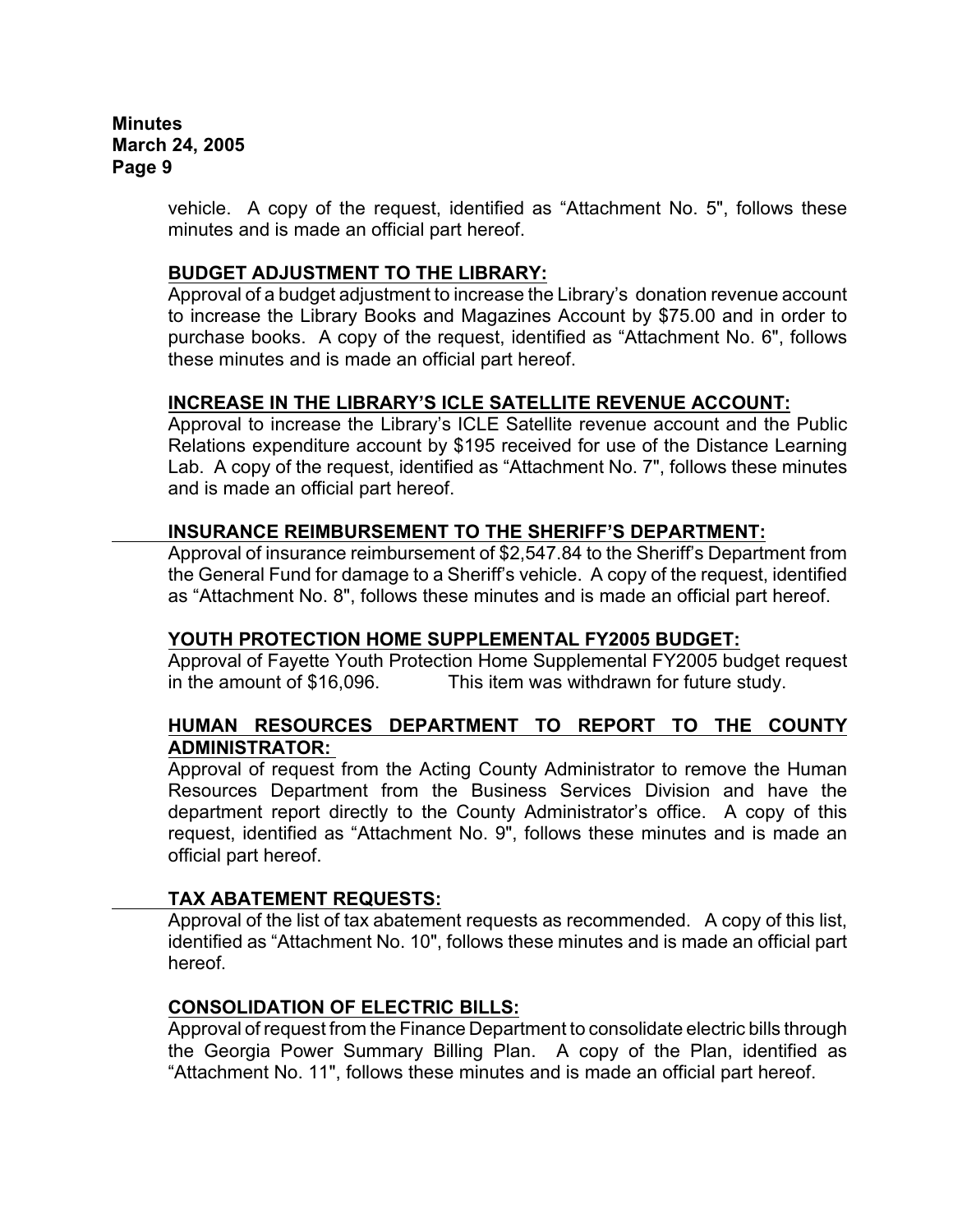# **SALARY ADJUSTMENT FOR THE ACTING COUNTY ADMINISTRATOR:**

Approval of salary adjustment for the Acting County Administrator in the amount of \$14,000 per year, retroactive to March 1, 2005.

# **TRANSFER OF OWNERSHIP OF THE DDDI COMPUTER TO THE COUNTY:**

 Approval to transfer the ownership of the DDDI computer, located in the County Extension Office, from the University of Georgia to the County. The County currently provides care of the computer. A copy of the request, identified as "Attachment No. 12', follows these minutes and is made an official part hereof.

#### **BOARD MINUTES:**

Approval of minutes for Board of Commissioners meetings held on February 24, 2005 and March 10, 2005.

#### **PUBLIC COMMENT:**

Members of the public are allowed up to five minutes each to address the Board on issues of concern other than those items which are on this evening's agenda.

There was no public comment.

# **STAFF REPORTS:**<br>MARK PULLIUM:

Mr. Pullium, Division Director for Business Services, asked for authorization to transfer of \$1,500 from the County's Contingency Fund to the County Extension Department for the purpose of matching a University of Georgia Grant on a 25/75 percent basis. He said the total would be \$6,000 to be used to purchase four computers for use by the County Extension office.

Motion was made by Commissioner VanLandingham, seconded by Commissioner Frady, to transfer the funds from the Contingency Fund to the County Extension Department. Motion carried 5-0. A copy of the request, identified as "Attachment No. 13", follows these minutes and is made an official part hereof.

MARK PULLIUM: Mr. Pullium, Division Director for Business Services, asked for authorization to engage Mallett Consulting to perform geotechnical testing along the proposed sewer line for the Senior Center Facility Project. He said the testing was to determine the amount of rock that may, or may not exist, in the route for the proposed sewer line that would connect the facility to the Fayetteville sewer system. He said the actual cost was not to exceed \$4,000 for this testing.

Commissioner Frady clarified that the reason this was being done was to determine the future cost of this project.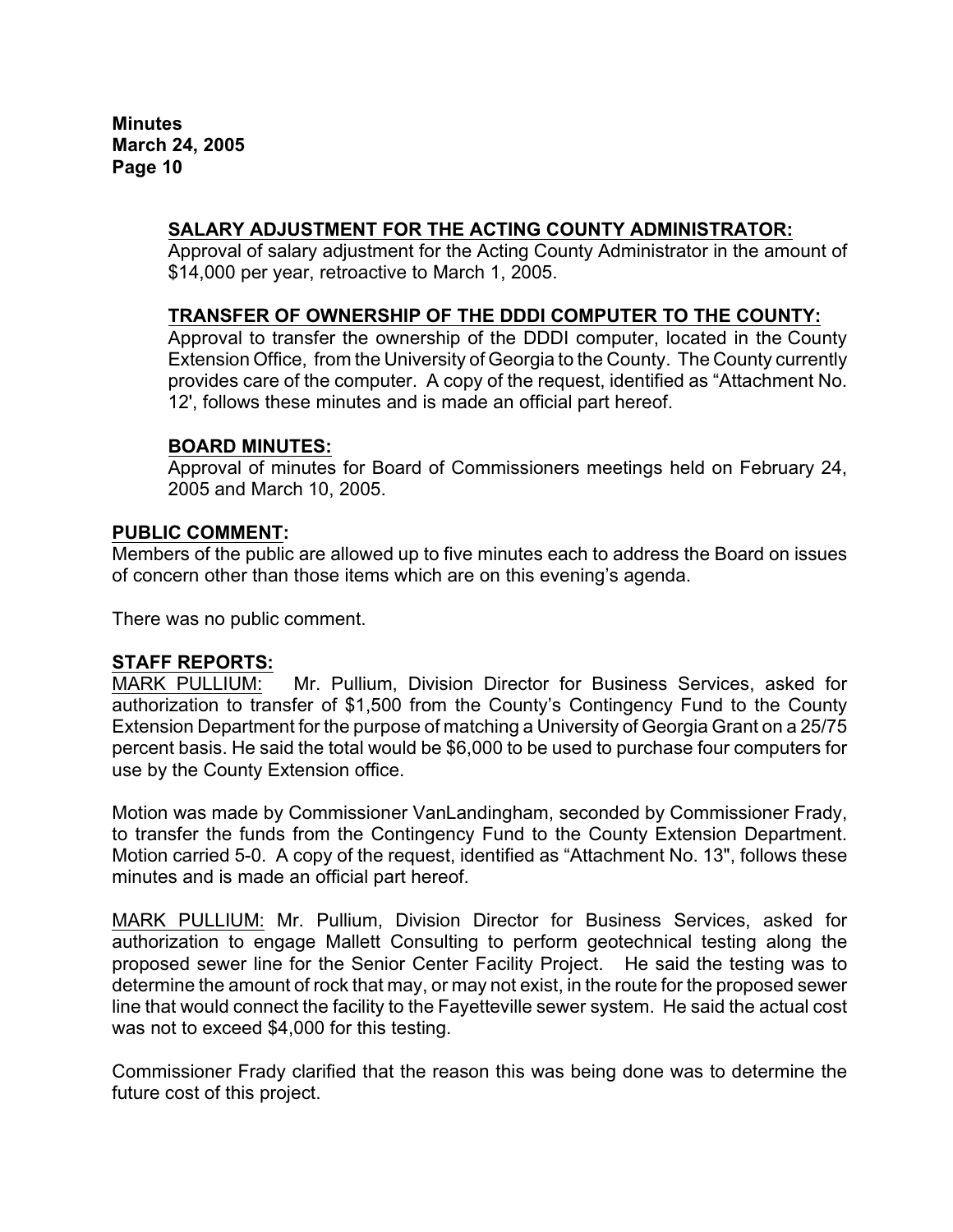Commissioner VanLandingham asked that in this proposal, if they did locate rock, were they looking for an alternate site or would they go direct to the sewer line.

Mr. Pullium said at this time the scope of the work was just to test that proposed route. He said he assumed if they ran into any problem, they would go back to the Board to report any issues before they would proceed with any alternative work.

Chairman Dunn said because of work that was done in the past on the courthouse and jail site they were aware that the shortest route between the senior center building and the quickest way they could hook up to the sewer system contained rock formations. He said they would have to go around them or get another route.

Commissioner VanLandingham asked while they were doing this could they ask them to do any needed work, and not have to come back.

Mark Pullium said they were just going to find the scope of the issue at this time.

Motion was made by Commissioner Frady, seconded by Commissioner VanLandingham, to authorize Mallett Consulting to perform geotechnical testing along the proposed sewer line for the senior center facility project. Motion carried 4 - 1 with Commissioner Wells voting in opposition. A copy of the request, identified as "Attachment No. 14", follows these minutes and is made an official part hereof.

COMMISSIONER FRADY: Commissioner Frady asked the Board to give authorization to the staff, through the County Administrator, to conduct a multi-use path study**.** He said they would be doing a lot of roads in the near future, and wanted to know the possibility of conducting a multi-use path system study to see what might need to be done to have paths on streets that they were going to be building. He said he would like to know the feasibility and cost.

Chris Venice, Acting County Administrator, said this was a project that staff was willing to undertake. She said they had discussed the area of multi-use paths along Redwine Road where some work had already been started in that area. She said she thought it was time to decide what kind of involvement the County would have in a path system and that staff would like to investigate such and bring a report back to the Board for their consideration.

Motion was made by Commissioner Frady, seconded by Commissioner VanLandingham, to authorize staff to conduct a multi-use path study.

Commissioner Wells asked if there was a cost to conduct the study.

Ms. Venice said it would be done in house.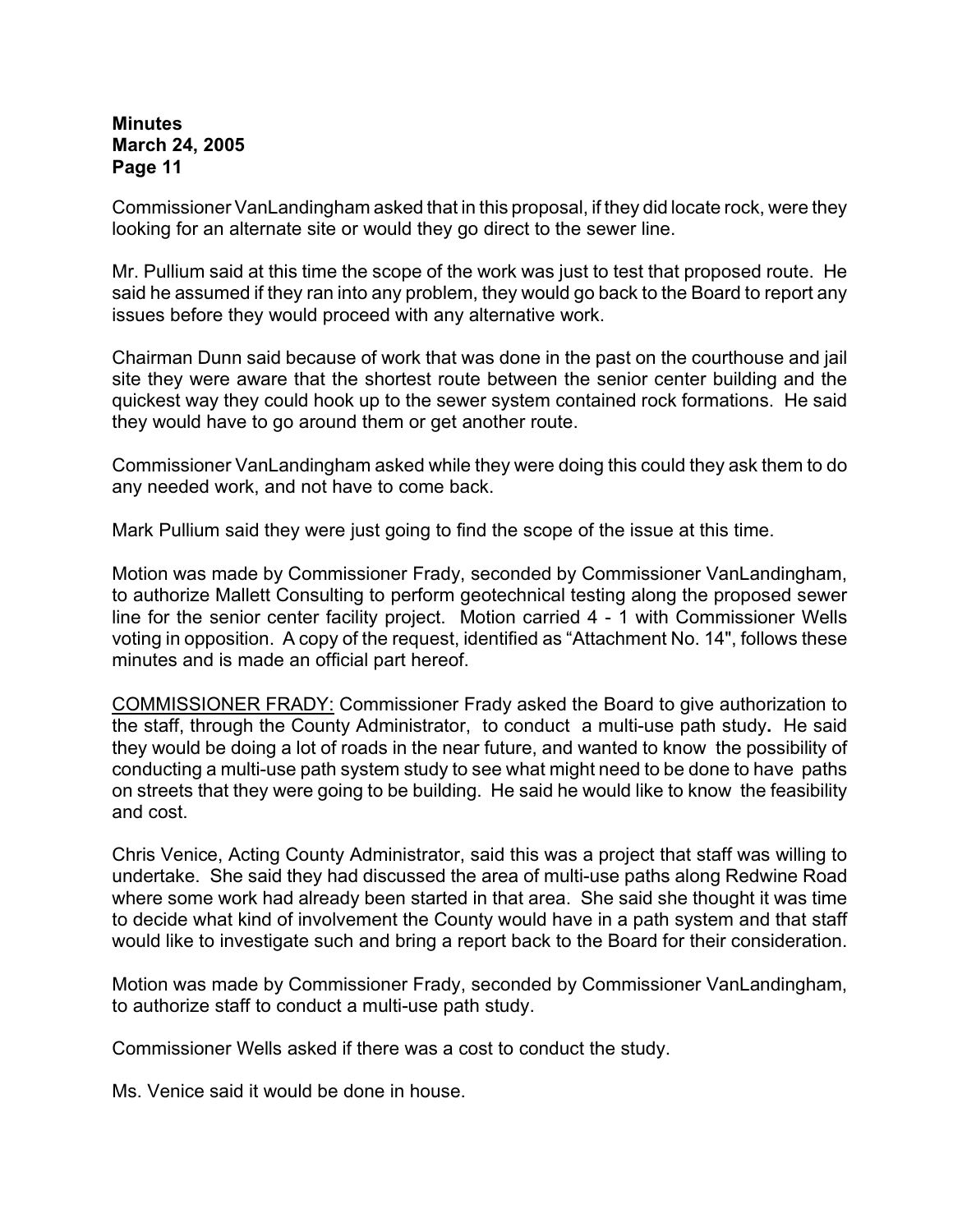Chairman Dunn said there was already a commitment to put in a multi-use path down Redwine Road to Horseshoe.

Motion carried 5-0.

COMMISSIONER VANLANDINGHAM: Commissioner VanLandingham suggested inviting past county commissioners to a reception to recognize them for the contributions they made during their term(s) in office. He said to give them a few minutes to speak to the crowd and talk about their time in office. He said he would like to have light refreshments served.

Motion was made by Commissioner VanLandingham, seconded by Commissioner Pfeifer, to invited former commissioners to a reception to recognize them for contributions during their term(s) in office. Motion carried 5-0.

COUNTY ATTORNEY MCNALLY:Attorney McNally said the City of Griffin was running a water line down Hollywood Road, which was past one of the County's wetland mitigation sites, and they had requested that Fayette County grant them a water line easement of 146 feet of road front on the property owned by Fayette County. He said this was part of their reservoir and water supply system. He said he checked that out with the Water System and there was no problem with it being granted to them. They also asked for a 10 foot temporary slope easement which ran approximately 180 feet along the road.

Motion was made by Commissioner Wells, seconded by Commissioner Frady, to grant the City of Griffin an 146 foot water line easement and a 10 foot temporary slope easement. Motion carried 5-0.A copy of the Easement Agreement, identified as "Attachment No. 15", follows these minutes and is made an official part hereof.

ATTORNEY MCNALLY:Attorney McNally requested an Executive Session for 3 legal items.

CHAIRMAN DUNN: Chairman Dunn announced that today at the Legislature and House of Representatives House Bill 856, which was Representative Fludd's bill in favor of district voting for County Commissioners, was defeated. He said Board members had a meeting on Saturday night to sign a Resolution of Opposition of this bill. He said he wanted to thank the Representatives who helped defend Fayette County at the Statehouse. He said they were Representatives Dan Lakly, Representative John Yates, and Senator Ronnie Chance. He said it never got to the Senate but Senator Chance was ready for it if it had.

Chairman Dunn said he would also like to thank some of the folks who were advocating for this. He said even though they disagreed with them, by in large the vast majority of people who did this were persistent but professional. He said they handled themselves quite well. He said their was no nonsense or false charges by the people who were interested in this.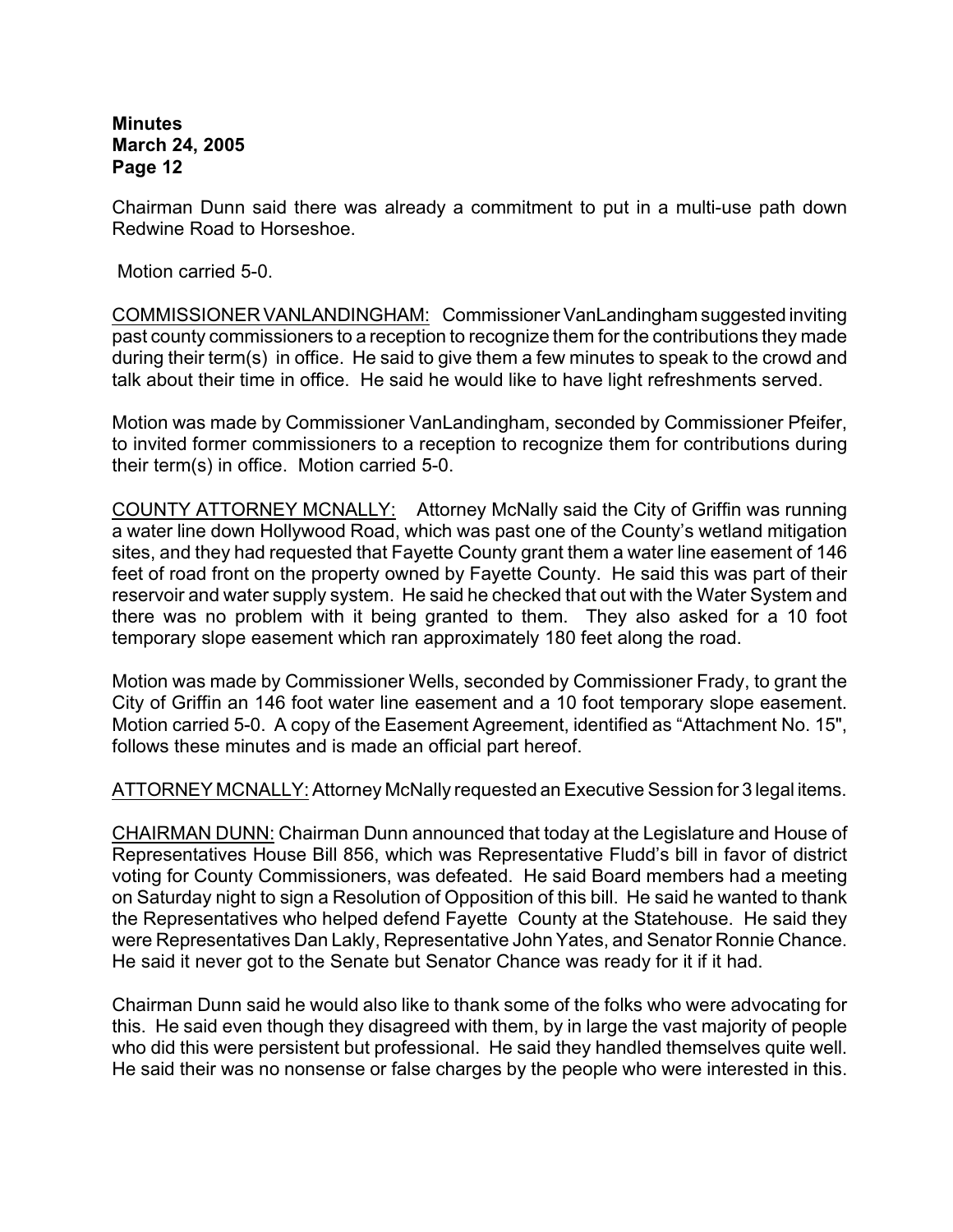#### **MINUTES MARCH 24, 2005 PAGE 13**

Chairman Dunn said it was very obvious that the majority of the people were happy with the way the voting existed in this County right now. He said everyone in Fayette County could vote for all five commissioners. He said the attempt was to make it otherwise, to vote only for someone in your district. He said then each commissioner would only have 20% of the people voting whether or not a commissioner should be on the Board. He said because voting was done at large, every citizen in the County voted for each commissioner, the Board felt a much greater responsibility to each and every citizen regardless of where they lived in the County. He said he felt this served the public much better than having people in each district fighting over every dollar.

Chairman Dunn said the legislature voted to uphold the constitution of the state of Georgia which encouraged home rule, that is the people closest to the people they served should make the decisions rather than the Statehouse in Atlanta.

**EXECUTIVE SESSION:** Motion was made by Commissioner Wells, seconded by Commissioner Frady, to adjourn to Executive Session to discuss three legal items. Motion carried 5-0.

**LEGAL:** Attorney McNally discussed a legal item with the Board.

The Board took no action on this matter.

**LEGAL:** Attorney McNally discussed a legal item with the Board.

Motion was made by Commissioner Frady, seconded by Commissioner VanLandingham, to authorize the County Attorney to proceed in this matter. Motion carried 5-0.

**LEGAL:** Attorney McNally discussed a legal item with the Board.

Motion was made by Commissioner Wells, seconded by Commissioner Frady, to authorize the County Attorney to proceed in this matter. Motion carried 5-0.

**EXECUTIVE SESSION AFFIDAVIT:** Motion was made by Commissioner Wells, seconded by Commissioner VanLandingham, to authorize the Chairman to execute the Executive Session Affidavit affirming that three legal items were discussed in Executive Session. Motion carried 5-0. A copy of the Affidavit, identified as "Attachment No. 16", follows these minutes and is made an official part hereof.